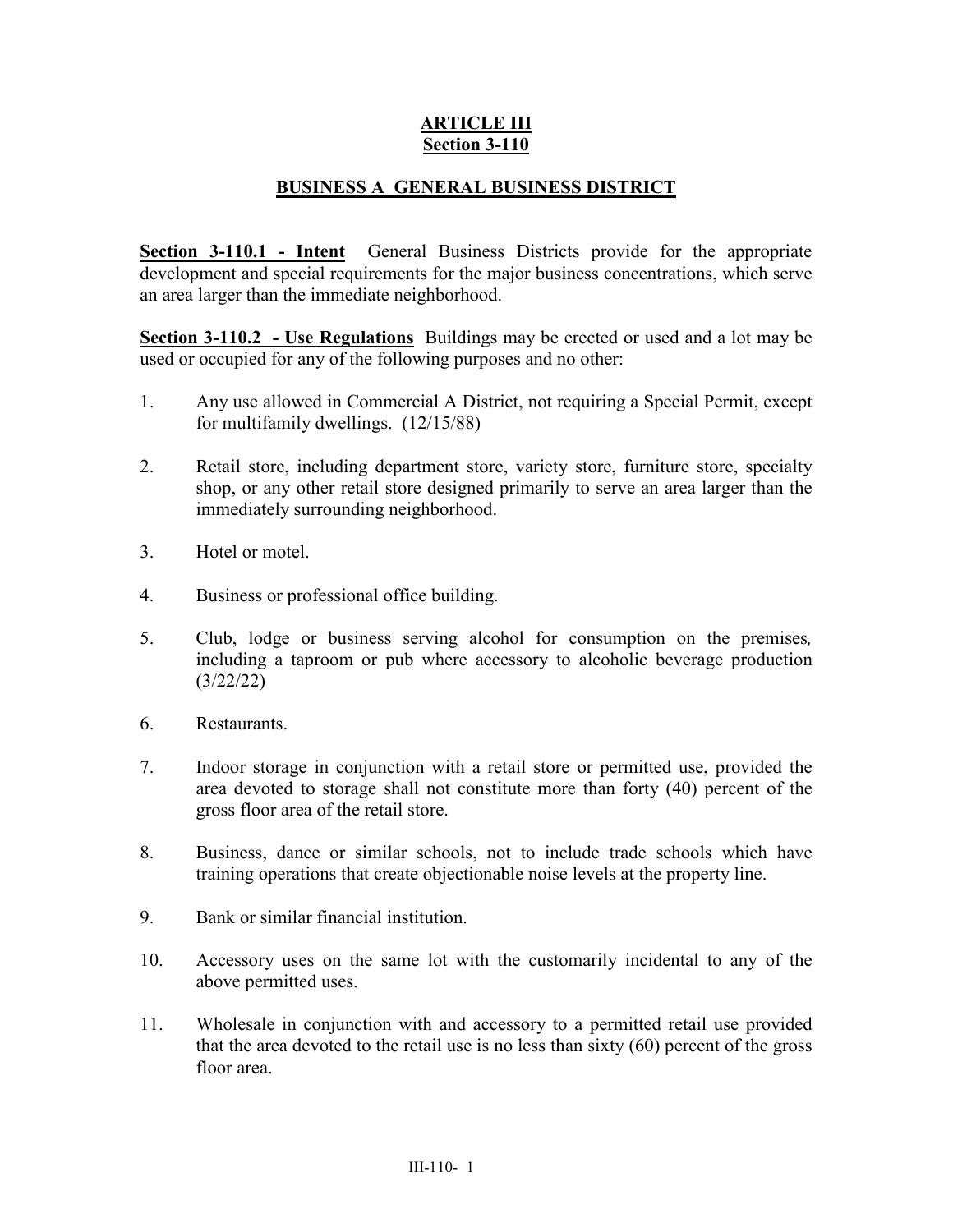- 12. Dry Cleaning Establishments. (4/9/90)
- 13. All necessary utility lines that meet the requirements of 3-130.2.21. (12/3/09)
- 14. Home Occupation (See Section 5-100.1) (7/1/10)

## **Section 3-110.3 - Special Permit Uses**

- 1. Motor Vehicle Service Station. Services to include such uses as gas station, lubrication service, washing-buffing, installation and service of radios, burglar alarm systems and all other electrical or electronic systems and engine tune-ups but may not include transmission overhaul, major engine repairs, tire recapping or retreading, auto body repair or, brake or muffler shops (Planning Board)
- 2. (Reserved for future use 6/3/04)
- 3. Mechanical, public car wash provided that (1) mechanical power used in conjunction with such used not exceed twenty (20) rated horsepower and (2) on-lot storage lane capacity is provided for at least ten (10) cars. Must have access to a municipal sanitary sewer line. (Planning Board)
- 4. Pet kennels and veterinary hospital (Planning Board)
- 5. Monument engraving and sales (Planning Board)
- 6. Theater, hall, club and other indoor places of amusement or assembly (City Council)
- 7. Conversion of an existing building to ten or more residential units, provided that two (2) off street parking spaces per unit be provided. (Planning Board)
- 8. New construction of multifamily dwellings which meet all area and density requirements of the District. (Planning Board) (6/15/89)
- 10. Funeral Establishments. (Planning Board) (5/20/93)
- 11. Shared Elderly Housing (Planning Board) (7/7/03)
- 12. Any proposed use that will discharge a cumulative total of more than 25,000 gallons per day of waste into the city's sanitary sewer system, or any use categorized as a Significant Industrial User (SIU). This shall apply to both new uses and to any alteration, extension or expansion of an existing use which would result in a cumulative total of more than 25,000 gallons per day of waste being discharged into the city's sanitary sewer system, or any use categorized as a Significant Industrial User (SIU). (Planning Board) (1/19/06)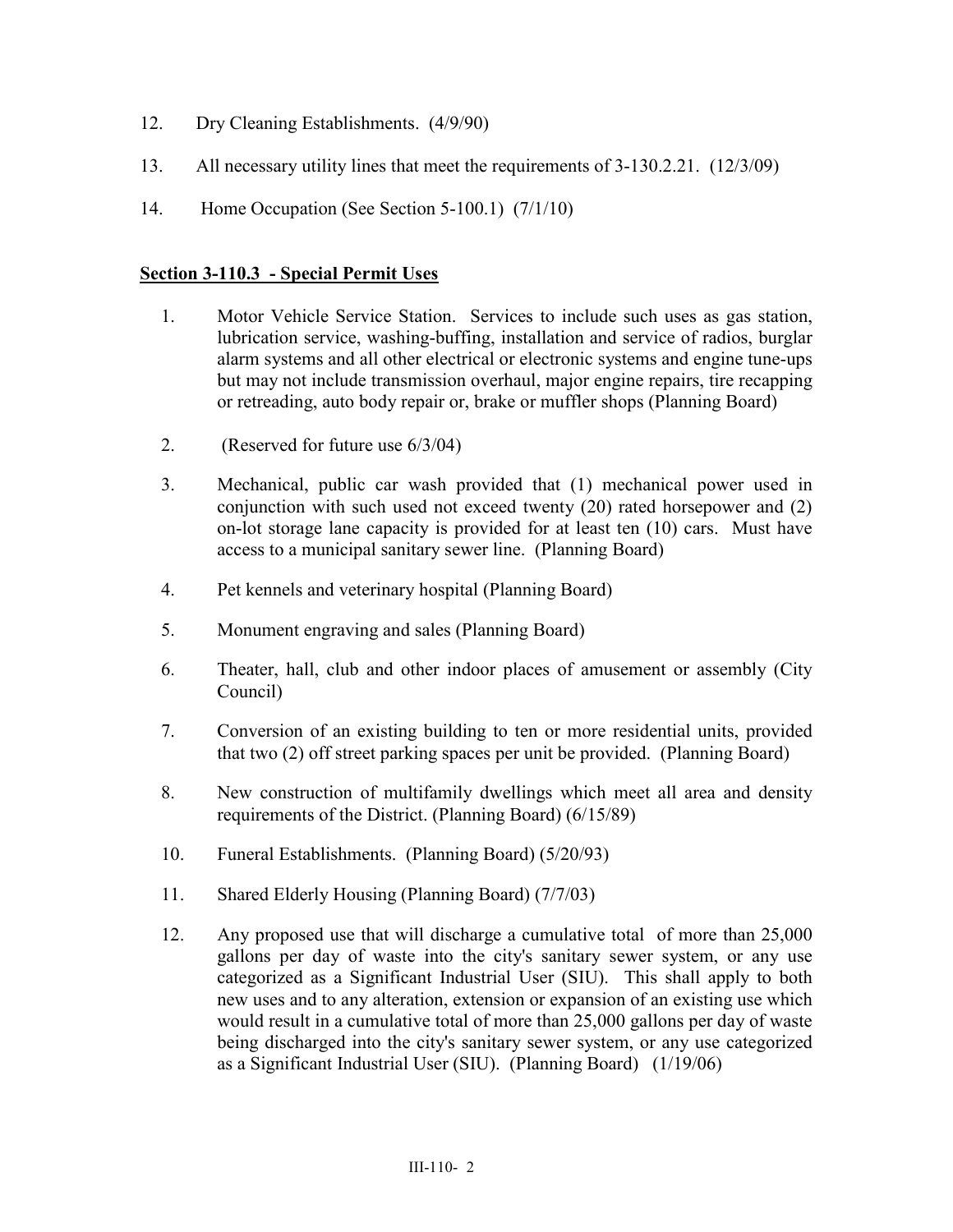- 13. Any proposed use involving a building or buildings with a cumulative total floor area equal to or greater than 25,000 square feet. This requirement applies to both new uses and buildings, and to alterations/extension/expansions of exiting uses and buildings whose cumulative total square footage meets or exceeds these thresholds. (Planning Board) (10/4/07)
- 14. Home Based Business (See Section 5-100.1) (7/1/10)

**Section 3-110.4 - Area and Height Regulations** For buildings in whole or part for business purposes the following regulations shall apply (2/1/90)

- 1. Building and lot area Minimum lot size in a Business A zone is seventeen thousand and five hundred (17,500) square feet. Lot coverage shall not exceed  $25%$ .
- 2. Front Yard Minimum setback of buildings shall be not less than thirty (30) feet. Each lot will have a minimum frontage of one hundred (100) feet at the street line.
- 3. Side Yard For every detached building or group of attached buildings there shall be two side yards neither of which will be less than fifteen (15) feet.
- 4. Rear Yard There shall be a rear yard on each lot which shall be not less than twenty (20) feet.
- 5. Heights. No buildings or structures shall exceed two and a half  $(2 \frac{1}{2})$  stories or thirty-five (35) feet in height. Except that a school, college, library, municipal facility, Shared Elderly Housing, or barn may be erected to a height not to exceed three (3) stories or fifty (50) feet. For buildings or structures located within the designated Airport Landing Zone the maximum height will be whichever is the most restrictively regulated.

The Planning Board may issue a Special Permit permitting heights in excess of the maximum permitted. (7/7/03)

- 6. Special Regulations In order to encourage sound and attractive commercial development, the following special requirements shall apply:
	- a. Every use, other than the parking lot, shall be completely enclosed within an approved building.
	- b. Along each side or rear property line, which directly abuts another residential property in the city or residential districts in an adjoining municipality, a buffer planting strip not less than twenty (20) feet in width, as defined in Article II, Section 2-20.01 shall be provided. The Special Permit granting authority may waive this requirement of in its opinion a suitable substitute is provided. (4/16/98)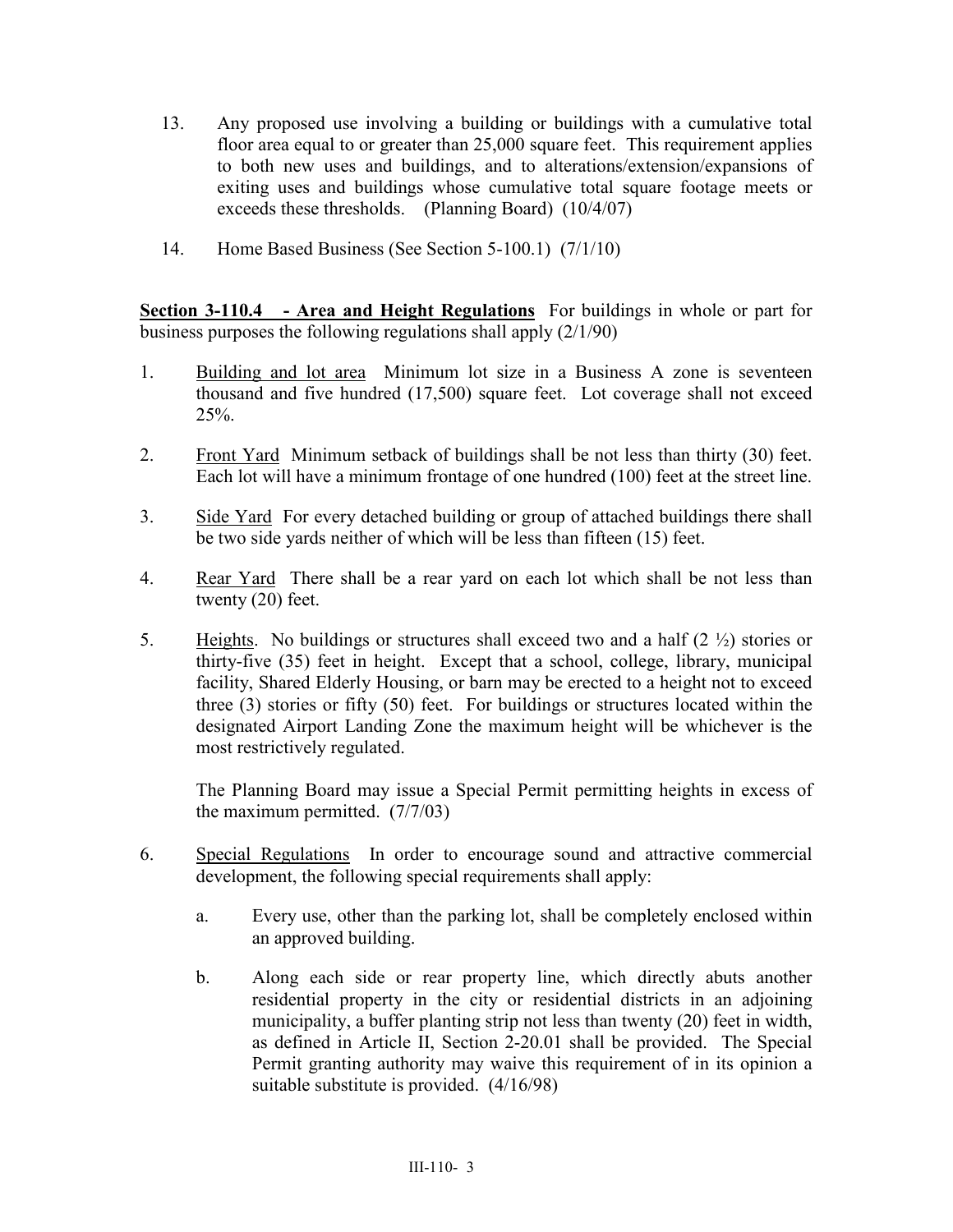- c. No permanent storage of merchandise shall be permitted outside of a building.
- d. Off-street parking and loading, see Article VII.
- e. Signs as permitted in Article VIII.
- f. Five (5) percent of the required front yard shall be maintained with grass and live shade trees and ornamental shrubs with adequate spaces being left unpaved for their growth.
- g. Trash receptacles such as dumpsters or trashcans shall be fully enclosed within a building or screened from public view.
- 7. Regulations for Shared Elderly Housing
	- a. Every building used for Shared Elderly Housing shall comply with the area and yard regulations prescribed for Multi-Family Elderly Units in Residence C Districts (See Articles III, Sections 3-70.5 – 3-70.8) (7/7/03)

**Section 3-110.5 - Area and Height Regulations for Residential Uses.** Every building used exclusively as a single or two-family dwelling shall comply with the dimensional regulations prescribed for Residence C Districts (Section 3-70.5-6). For multifamily dwellings, the following regulations shall apply: (11/15/16)

- 1. Building and Lot Area Lot area in a Business A zone for the purpose of construction multifamily housing will be determined as follows: 60,000 sq. ft. (2/1/90)
- 2. Density On a lot there shall be no more than one (1) unit constructed per 15,000 square feet provided that all yard and height requirements are met. (2/1/90)
- 3. Yards No part of any building except the outside steps or handicap ramps shall be nearer to any street line than the corresponding parts of the nearest building on either side thereof facing on the same street. In no case shall this setback distance exceed twenty-five  $(25)$  feet.  $(2/1/90)$ 
	- a. Front yard. Where the alignment of the building is not controlled by the preceding paragraph, no part of any building except the outside steps shall extend within thirty (30) feet of the street line of any street. At least seventy-five (75) percent of the required front yard shall be planted in grass or otherwise landscaped and no parking shall be allowed within the landscaped area. (2/1/90)
	- b. Side yard. Two (2) yards neither less than twenty (20) feet. In the case of a corner lot, there shall not be less than twenty-five (25) feet between multiple family buildings on the same lot. (2/1/90)